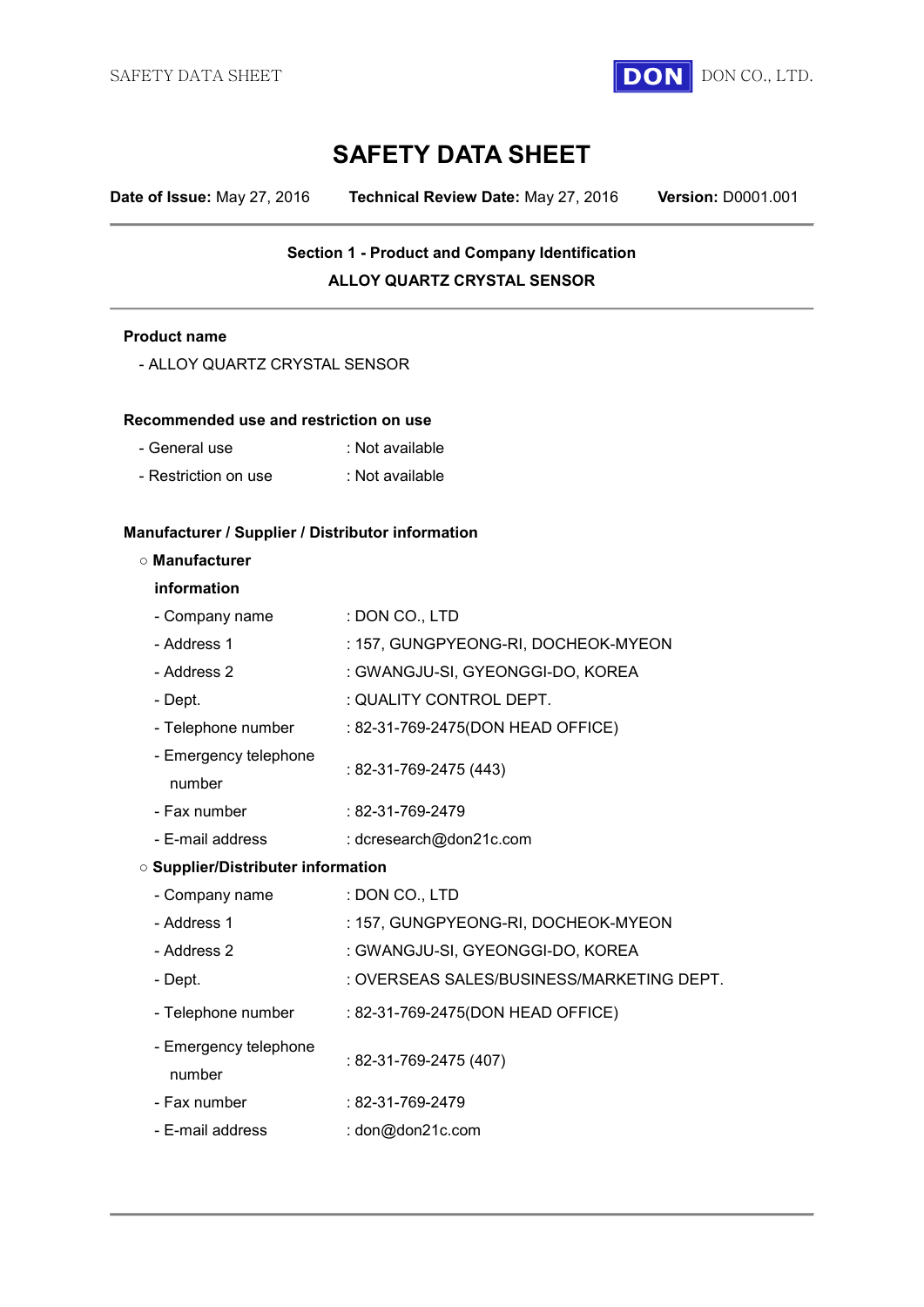

### **Section 2 - Composition/Information on Ingredients ALLOY QUARTZ CRYSTAL SENSOR**

#### **Material Name:** ALLOY QUARTZ CRYSTAL SENSOR

**General Description:** INTRINSIC SINGLE CRYSTAL QUARTZ WITH GOLD METALLIC ELECTRODES.

| Name                                            | $\%$                         | CAS NB    | LD(50)/LC(50) |
|-------------------------------------------------|------------------------------|-----------|---------------|
| Aluminum                                        | <0.0001% BY<br><b>WEIGHT</b> | 7429-90-5 | N/A           |
| Intrinsic Crystalline<br><b>Silicon Dioxide</b> | 99.999% BY WEIGHT            |           | N/A           |

## **Section 3 - Hazards Identification, Including Emergency Overview ALLOY QUARTZ CRYSTAL SENSOR**

#### **Hazards Identification:**

WHEN THE SENSOR IS USED IN STANDARD PRACTICE (THIN FILM THICKNESS MONITORING) IT IS NOT A HEALTH HAZARD.

### **Eye Contact:**

IF SENSOR BREAKS INTO SMALL FRAGMENTS AND PIECES ENTER THE EYES, WASH OUT IMMEDIATELY WITH COPIOUS AMOUNTS OF WATER AND SEEK MEDICAL ATTENTION IMMEDIATELY.

#### **Skin Contact:**

SENSOR IS BRITTLE AND BREAK EASILY AND THUS SHOULD BE HANDLED WITH TWEEZERS. IF SENSOR BREAKS USE GLOVES TO PREVENT CUTS.

#### **Ingestion:**

DO NOT INGEST AS FRAGMENTS COULD BREAK-OFF AND CUT SOFT TISSUE. IF ACCIDENTALLY INGESTED, SEEK MEDICAL ATTENTION IMMEDIATELLY.

#### **Emergency Overview:**

N/P

### **Section 4 - First Aid Measures ALLOY QUARTZ CRYSTAL SENSOR**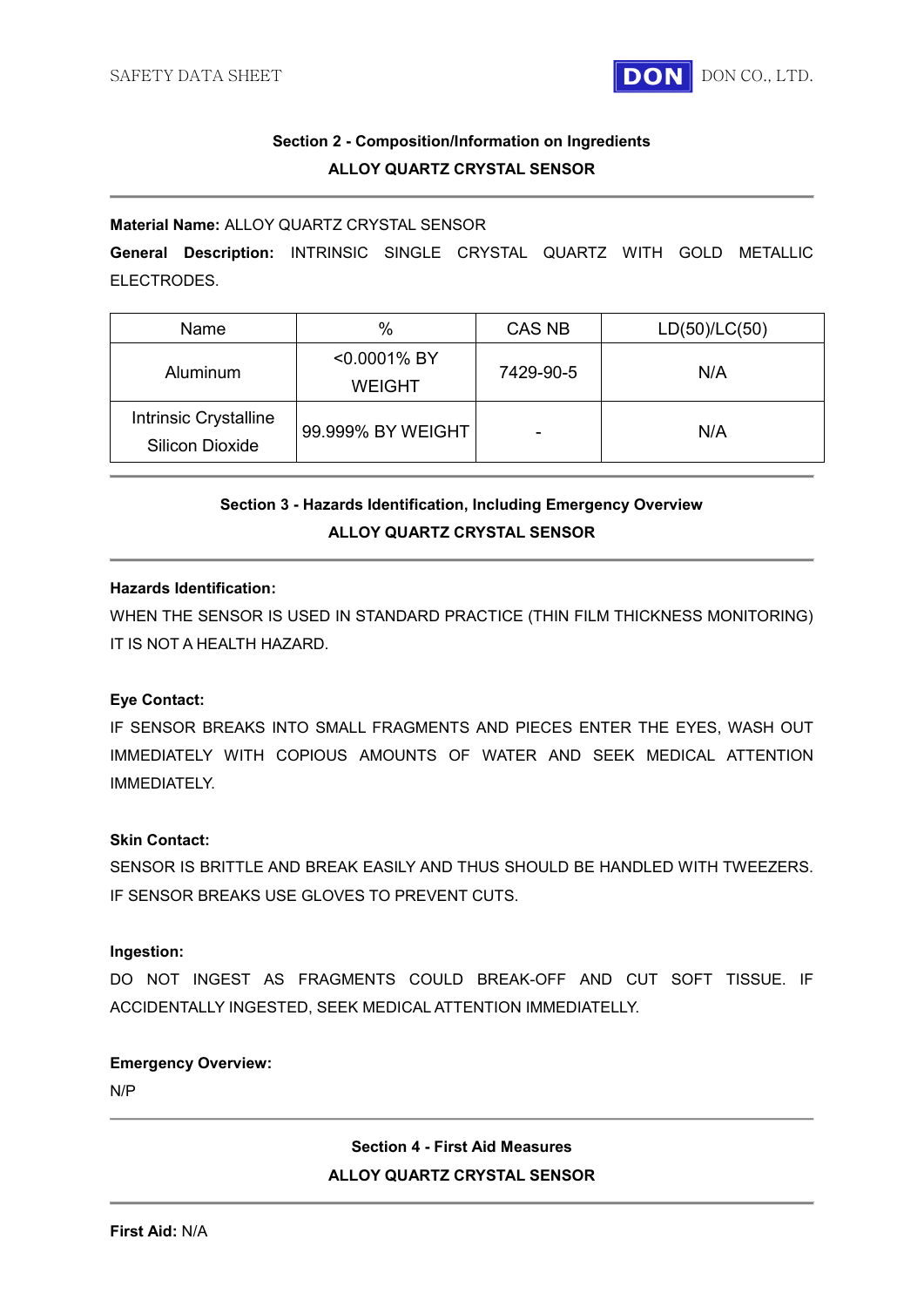

### **Section 5 - Fire Fighting Measures ALLOY QUARTZ CRYSTAL SENSOR**

**Fire Fighting Procedures:**  N/A **Unusual Fire or Explosion Hazard:**  N/A **Extinguishing Media:**  N/A **Flash Point:** N/A **Explosive Lower Limit(s):** N/A **Explosive Upper Limit(s):** N/A

### **Section 6 - Accidental Release Measures ALLOY QUARTZ CRYSTAL SENSOR**

#### **Spill Release Procedures:**

N/A

### **Section 7 - Handling and Storage ALLOY QUARTZ CRYSTAL SENSOR**

#### **Handling and Storage Precautions:**

N/A

### **Section 8 - Exposure Controls & Personal Protection ALLOY QUARTZ CRYSTAL SENSOR**

### **Ventilation:**

N/A

**Protective Gloves:** 

WEAR RESISTANT GLOVES .

#### **Eye Protection:**

CHEMICAL SPLASH GOGGLES.SEE IF OTHERS OK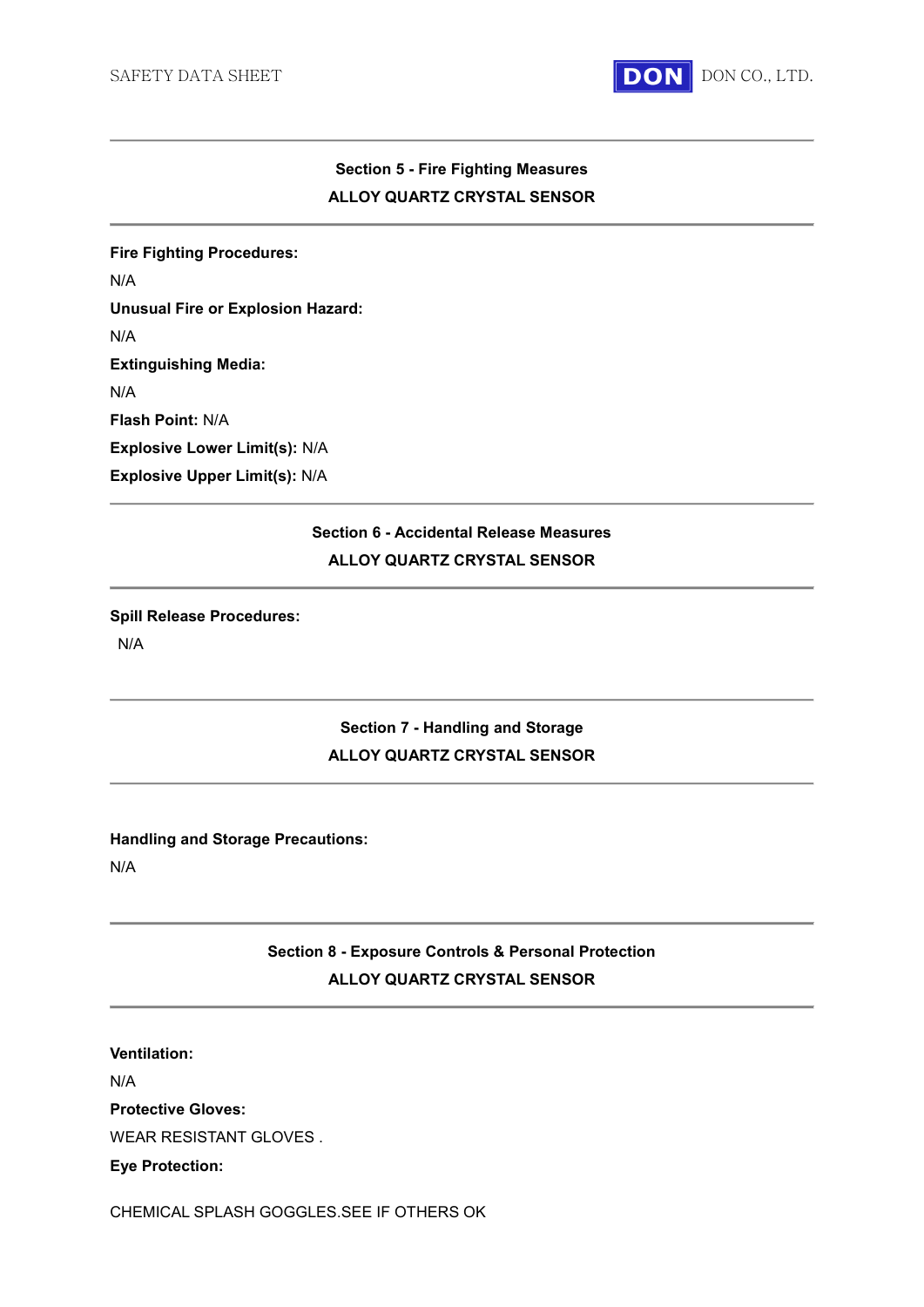

#### **Other Protective Equipment:**

IF SENSOR BREAKS INTO SMALL FRAGMENTS, WEAR A NOISH APPROVED DUST MASK TO AVOID BREATHING IN PARTICLES.

#### **Work Hygienic Practices:**

WASH HANDS BEFORE EATING, SMOKING, OR USING WASHROOM.

### **Section 9 - Physical & Chemical Properties ALLOY QUARTZ CRYSTAL SENSOR**

**Physical State: SOLID Color: GOLD PH:** N/A **Flash Point:** N/A **Extinguishing Media:** N/A

### **Section 10 - Stability & Reactivity Data ALLOY QUARTZ CRYSTAL SENSOR**

**Chemical Stability Indicator:** YES **Materials to Avoid:**  N/P **Stability Condition to Avoid:**  N/P **Hazardous Decomposition Products:**  N/P

## **Section 11 - Toxicological Information ALLOY QUARTZ CRYSTAL SENSOR**

#### **Toxicological Information:**

N/A

### **Section 12 - Ecological Information & Environmental Information ALLOY QUARTZ CRYSTAL SENSOR**

**Ecological Information:**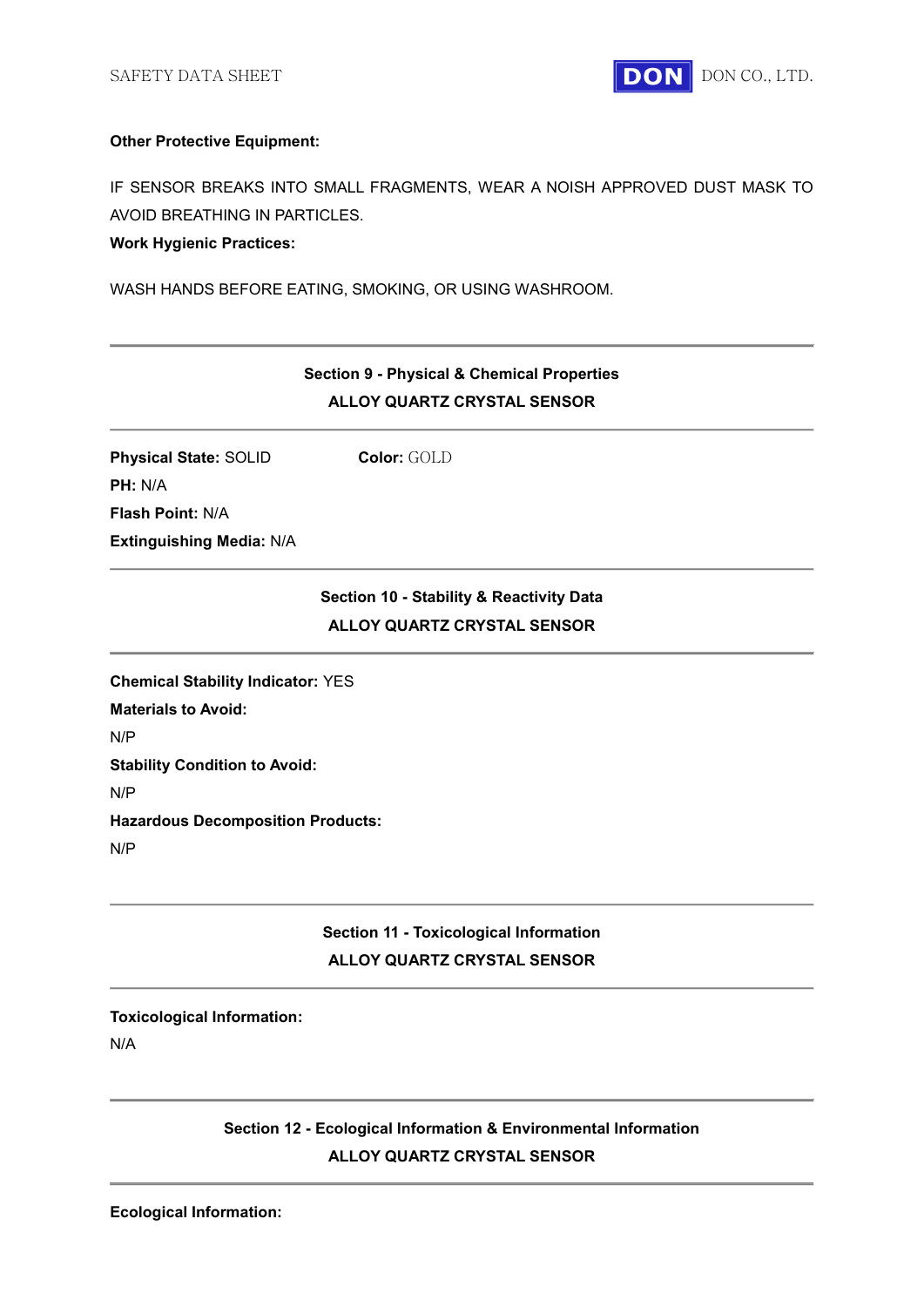

N/A **Environmental Information:** N/A.

### **Section 13 - Disposal Considerations ALLOY QUARTZ CRYSTAL SENSOR**

#### **Waste Disposal Methods:**

HAZARD CHARACTERISTIC AND REGULATORY WASTE STREAM CLASSIFICATION CAN CHANGE WITH PRODUCT USE. ACCORDINGLY IT IS RESPONSIBILITY OF THE USER TO DETERMINE THE PROPER STORAGE, TRANSPORTATION, TREATMENT &.OR DISPOSAL METHODOLOGIES FOR SPENT MATERIALS AND RESIDUES AT THE TIME OF DISPOSITION. CONDITIONS OF USE MAY CAUSE THIS MATERIAL TO BECOME A "HAZARDOUS WASTE" AS DEFINED BY FEDERAL OR STATE REGULATION.

### **Section 14 - Transport Information ALLOY QUARTZ CRYSTAL SENSOR**

# **Transport Information:**

N/P

### **Section 15 - Regulatory Information ALLOY QUARTZ CRYSTAL SENSOR**

### **Regulatory Information:**

N/P

# **Section 16 - Other Information ALLOY QUARTZ CRYSTAL SENSOR**

#### **Reference**

- THE INFORMATION CONTAINED HEREIN IS BELIEVED TO BE ACCURATE. IT IS PROVIDED INDEPENDENTLY OF ANY SALE OF THE PRODUCT FOR PURPOSE OF HAZARD COMMUNICATION. IT IS NOT INTENDED TO CONSTITUTE PERFORMANCE INFORMATION CONCERNING THE PRODUCT. NO EXPRESS WARRANTY, OR IMPLIED WARRANTY OF